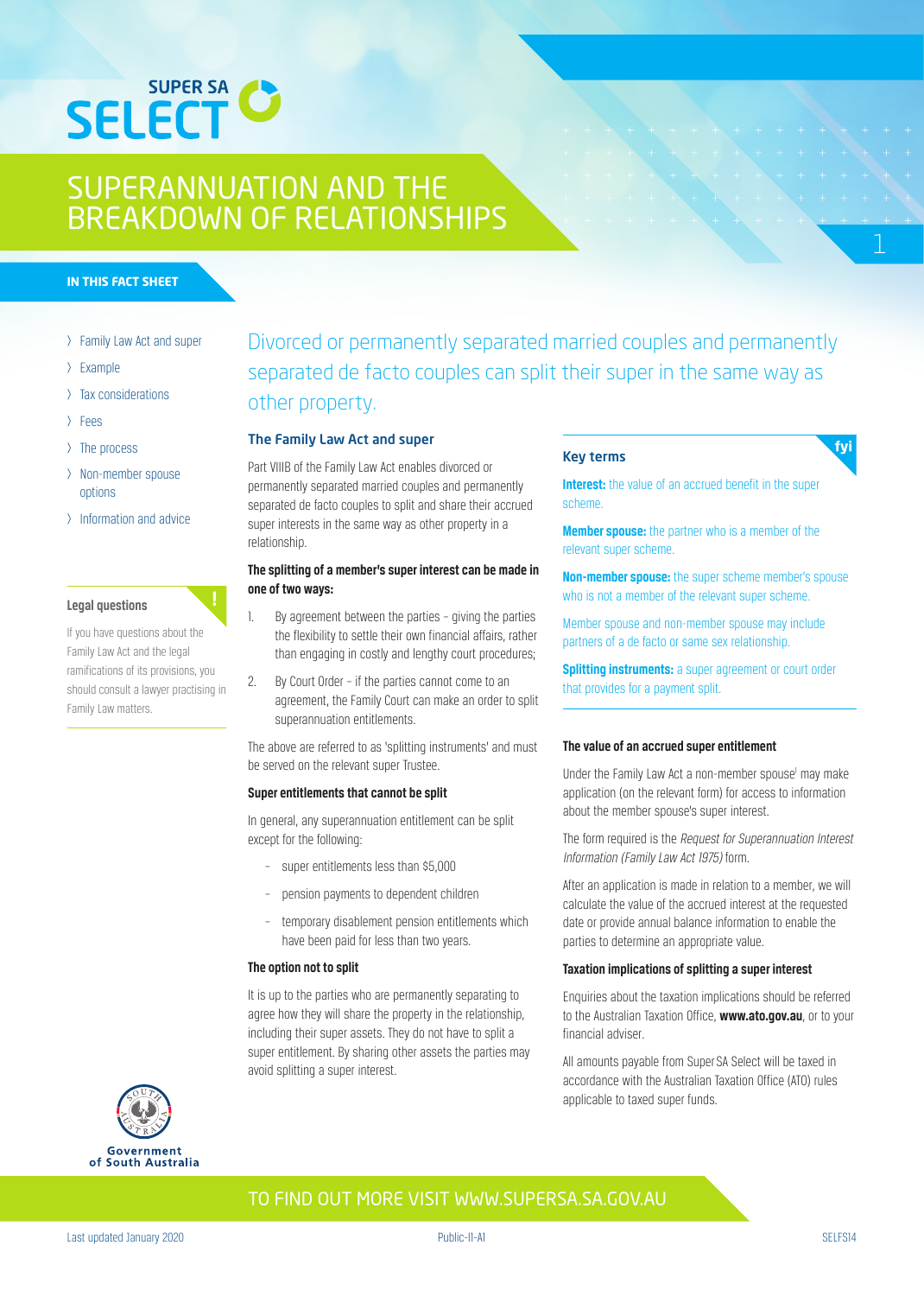

#### **IN THIS FACT SHEET**

- > Family Law Act and super
- > Example
- > Tax considerations
- > Fees
- > The process
- > Non-member spouse options
- > Information and advice

#### Example

Peter and Mary separated on 30 April 2017. Mary (the nonmember spouse) has lodged a request for information with Super SA on Peter's super interest in Super SA Select as at the date of separation.

On receipt of a Request for Superannuation Interest Information (Family Law Act 1975) form or the forms contained in the Family Court of Australia Superannuation Kit, Super SA will provide Mary with Peter's accrued super account balances from the Annual Statement, and at 30 April 2017.

It is then up to Peter (the member spouse) and Mary to determine if they will split Peter's super or leave it untouched and simply take account of its value when sharing other assets. The split may be expressed as a dollar amount (known as the base amount), a percentage, or a method or formula to calculate a dollar amount. For example, Peter and Mary may agree on a 50/50 split or alternatively they may agree that Mary will receive a set amount.

fyi A copy of the Family Lay Act 1975, and the Family Law (Superannuation) Regulations 2001 can be viewed at **www.comlaw.gov.au** and then following the relevant links.

Members should also note that super balances are always quoted as before-tax amounts. Relevant taxation information will be provided with the super interest information and in accordance with the Family Law Act so that the parties can work out the net after-tax balance if necessary.

2

All amounts payable from Super SA Select will be taxed in accordance with the Australian Taxation Office rules applicable to taxed super funds.

#### Fees

Fees are permitted to be charged in terms of Part VIIIB of the Family Law Act. Super SA charges fees for the following services:

- Lodgement of Request for Information form \$70 each request
- Splitting of superannuation entitlement \$100 each party

Fees are payable at the time of the request. Super SA does not accept cash payment of fees. Payments can be made by electronic fund transfer. Bank payment details are on the Request for Superannuation Information (Family Law Act 1975) and Notification to Split a Superannuation Interest (Family Law Act 1975) forms.

The fee can also be paid by cheque or money order made payable to "Super SA".

### Requesting information – the process

On receipt of a Requestion for Superannuation Interest Information (Family Law Act 1975) form or the forms contained in the Family Court of Australia Superannuation Kit, Super SA will provide the non-member spouse with the member spouse's accrued super account balances as at the most recent Annual Statement, and the date of the request.

NOTE: As an alternative to lodging a Request for Superannuation Interest Information (Family Law Act 1975) form, the last Benefit Statement provided to the member may provide sufficient information to enable the parties to determine an appropriate split of the member spouse's accrued superannuation interest.



TO FIND OUT MORE VISIT WWW.SUPERSA.SA.GOV.AU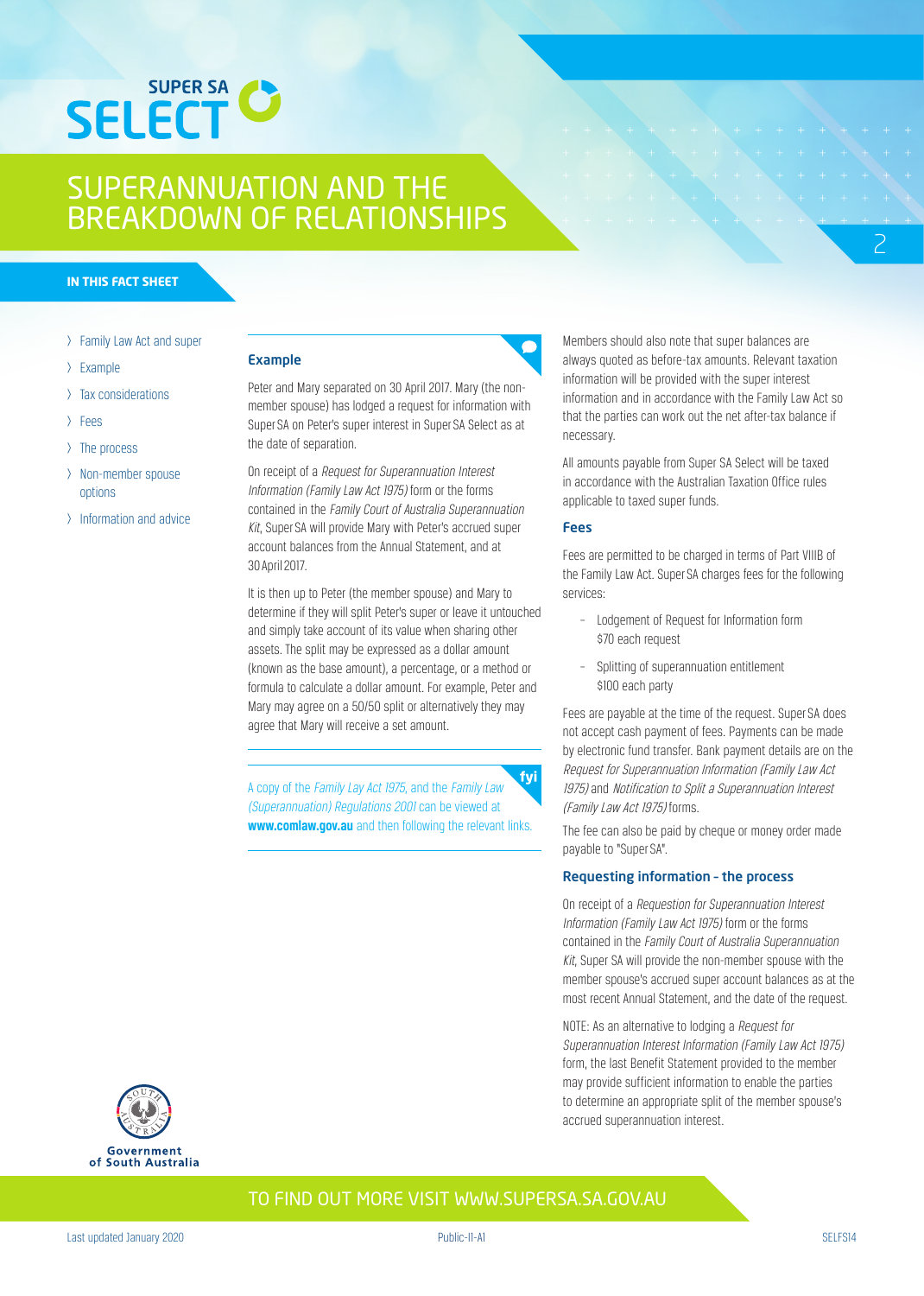

#### **IN THIS FACT SHEET**

- > Family Law Act and super
- > Example
- > Tax considerations
- > Fees
- > The process
- > Non-member spouse options
- > Information and advice

#### Splitting super – the process

The splitting instrument must specify either a dollar amount (referred to as the 'base amount') which represents a share of the total value of the interest, or a specific percentage of the interest to be shared with the non-member spouse.

#### **Supporting documentation**

Where parties enter into a splitting agreement which includes sharing of superannuation assets, supporting documentation must be provided to Super SA with the agreement.

If the parties were married and the marriage has been dissolved, the splitting agreement must be accompanied by a certified copy of the divorce papers.

Where the parties are married and there is no divorce or where a de facto relationship has ceased, the splitting agreement must be accompanied by a 'separation declaration' made by at least one of the spouses in terms of Section 90MP of the Family Law Act.

The declaration must state that the spouses separated and thereafter lived separately and apart for a period of at least 12 months and there is 'no reasonable likelihood of cohabitation being resumed'. The declaration must be signed and dated no more than 28 days before the service of the agreement on Super SA.

#### **Super options for non-member spouse**

The Trust Deed and Rules complement the Commonwealth Family Law provisions. This allows Super SA to create a separate interest for the non-member spouse immediately upon receipt by Super SA of the necessary documents, which can be retained in Super SA Select. This account can be rolled out to a nominated complying fund, or cashed (if the non-member spouse has met a cashing condition).

The non-member spouse's interest is subject to Commonwealth preservation laws, which generally means the account will not be available to be paid out until the non-member spouse retires.

### Frequently asked questions

## **Ensuring my former spouse does not take their superannuation entitlement before our splitting agreement or Family Court Order is finalised**

A flagging order can be served on Super SA which effectively stops payment of any superannuation entitlement. You should contact your legal representative to ascertain whether the issuing of a flagging order is considered necessary and your options in this regard.

3

#### **What will happen to existing property settlements?**

The Family Law legislation applies to all relationship breakdowns, irrespective of whether a divorce takes effect. However, where a property order (Section 79 of the Family Law Act) or maintenance agreement (Section 87) was in place prior to 28 December 2002, the Family Law superannuation splitting provisions will not apply unless those property settlement orders or agreements are revoked.

Family Law property settlement legislation only applies to de facto relationships that break down on or after 1 July 2010.

#### Financial information and advice

Getting accurate information and good financial planning advice is essential to making sound decisions about your super.

As a Super SA Select member, you have the option of calling Super SA's Member Solutions team or for personal financial planning advice, speaking with a professional financial planner. You can choose your own financial planner, or you can take advantage of the commission free service available through Industry Fund Services (IFS).

#### Super SA's Member Services

Member Services is a good place to start when you're looking for information about your super. And it's free!

Member Services can't give you personal financial advice but can provide information to help you make informed decisions about your super, including:

- showing you how other Super SA products can work for you
- telling you about tax payable on super.

To speak to Member Services, call (08) 8207 2049 or 1300 369 315 (for regional callers).

# Government South Australia  $\alpha$ f

## TO FIND OUT MORE VISIT WWW.SUPERSA.SA.GOV.AU